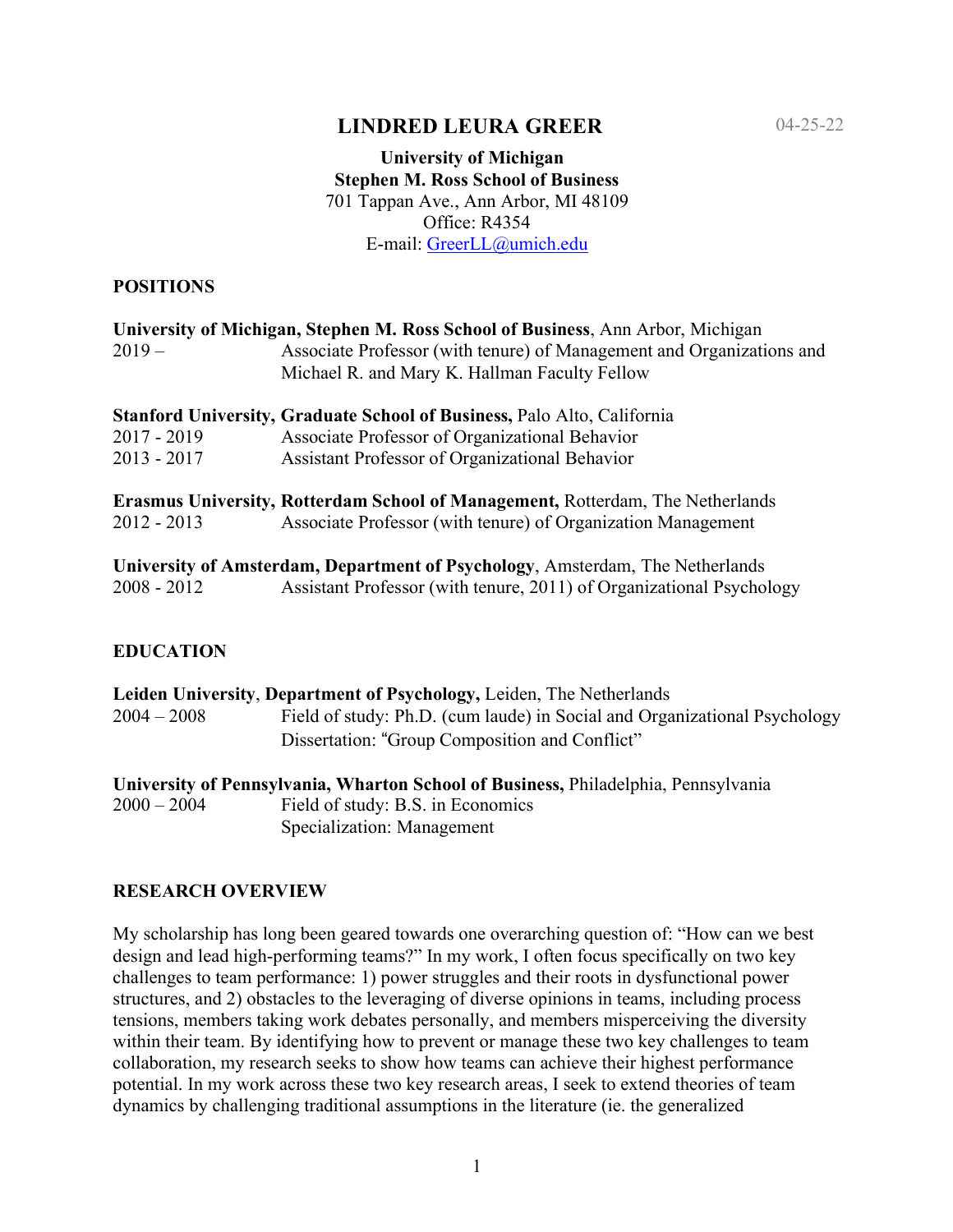functionality of hierarchy, or the sharedness of perceptions of team conflict), reconciling mixed findings (such as when diversity and/or task conflict help or hurt team performance), and unpacking underlying mechanisms (ie. showing why too many cooks in a kitchen hurts teams, yielding insight into targeted interventions to help such high-power teams). To enhance the internal and external validity of my research, I employ multiple methods, including laboratory studies, archival studies, and field studies (quasi-experiments, surveys, and qualitative).

## **RESEARCH AWARDS**

**Elected Fellow**, Association for Psychological Science, 2021.

**Outstanding Publication in Organizational Behavior Award** for 2019, Academy of Management, 2020.

- **Best Conference Paper**, Israel Organizational Behavior Conference, 2020.
- **Elected Fellow**, Society for Personality and Social Psychology, 2018.
- **Most Influential Article Award** (for articles published 2010-2013), Academy of Management, Conflict Management Division, 2018.
- **Best Conference Paper Finalist** (Top Three) at the INGRoup [Interdisciplinary Network for Group Research] Conference, 2018, 2016.
- **Best Symposium Award,** Academy of Management, Organizational Behavior Division, 2017.
- **Best Conference Paper Award**, INGRoup [Interdisciplinary Network for Group Research] Conference, 2016.
- **Elected Fellow**, Society for Experimental and Social Psychology, 2016.
- **Outstanding Reviewer Award**, Academy of Management Journal, 2015.
- **Outstanding Paper Award Winner** for the best paper published in the *International Journal of Conflict Management* in 2013, awarded in 2014; in 2007, awarded in 2008.
- **Outstanding Reviewer Award**, Academy of Management Journal, 2012.
- **Outstanding Reviewer Award**, Academy of Management, Organizational Behavior Division, 2010.
- **Best Dissertation Award**, American Psychological Association (APA) Division 49, 2009.
- **Best Dissertation Award (Top 3 Finalist),** International Association for Conflict Management, 2009.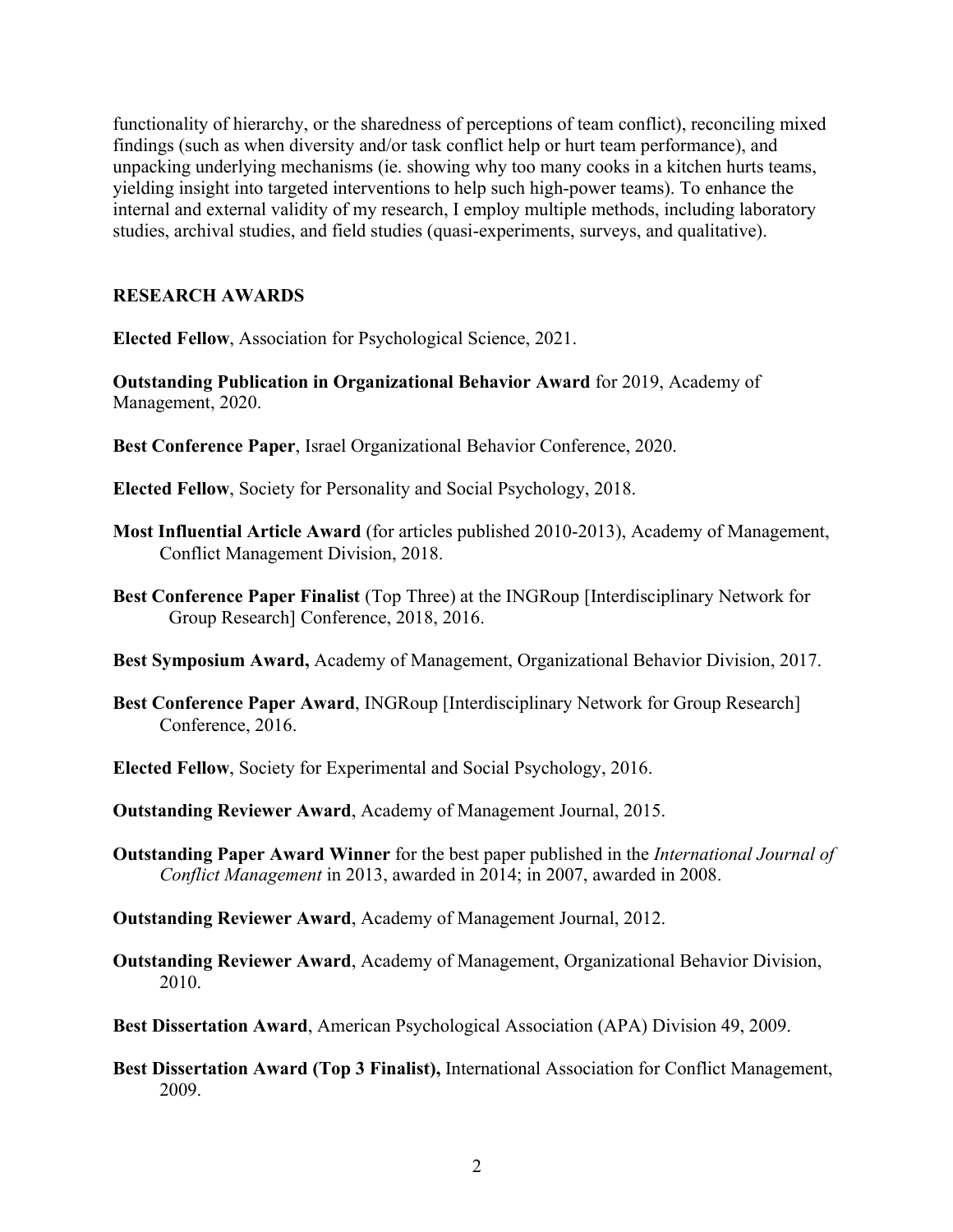- **Best Student Paper Award,** Academy of Management, Conflict Management Division, 2008, 2007.
- **Best Student Paper Award**, International Association for Conflict Management, 2008, 2007, 2005.
- **Emerald Best Student Paper Award**, Academy of Management, Gender and Diversity in Organizations Division, 2007.

### **TEACHING AND PRACTICE AWARDS**

**Executive Education Teaching Award**, University of Michigan, Stephen M. Ross School of Business, 2021.

**Top 30 Management Thinkers to Watch in 2020,** Thinkers50 Radar, 2020.

**Top 40 Business School Professors Under 40**, Poets & Quants, 2019.

**Innovation in Entrepreneurship Pedagogy Award Finalist**, Academy of Management, 2017.

**Christiaan Hamaker Teaching Award**, Psychology Department, University of Amsterdam, 2010.

### **GRANTS**

- VENI Award for Young Scholars from the Netherlands Organization for Scientific Research  $(NWO) - \text{\textsterling}250,000,2011.$
- Co-applicant on research grant from the Netherlands Organization for Scientific Research (NWO) - Conflict and Security Theme;  $\epsilon$ 600,000, 2009.

#### **PUBLICATIONS**

#### **(\*denotes doctoral student co-author)**

#### **[Total Google Scholar Citations: 8,209; h-index = 34, i10-index = 44]**

\*Yu, S., & Greer, L.L. (2022). The role of resources in the success or failure of diverse teams: Resource scarcity activates negative performance-detracting resource dynamics in social category diverse teams. *Organization Science,* in press*.* **Best student paper award at the Academy of Management Conflict Management Division.**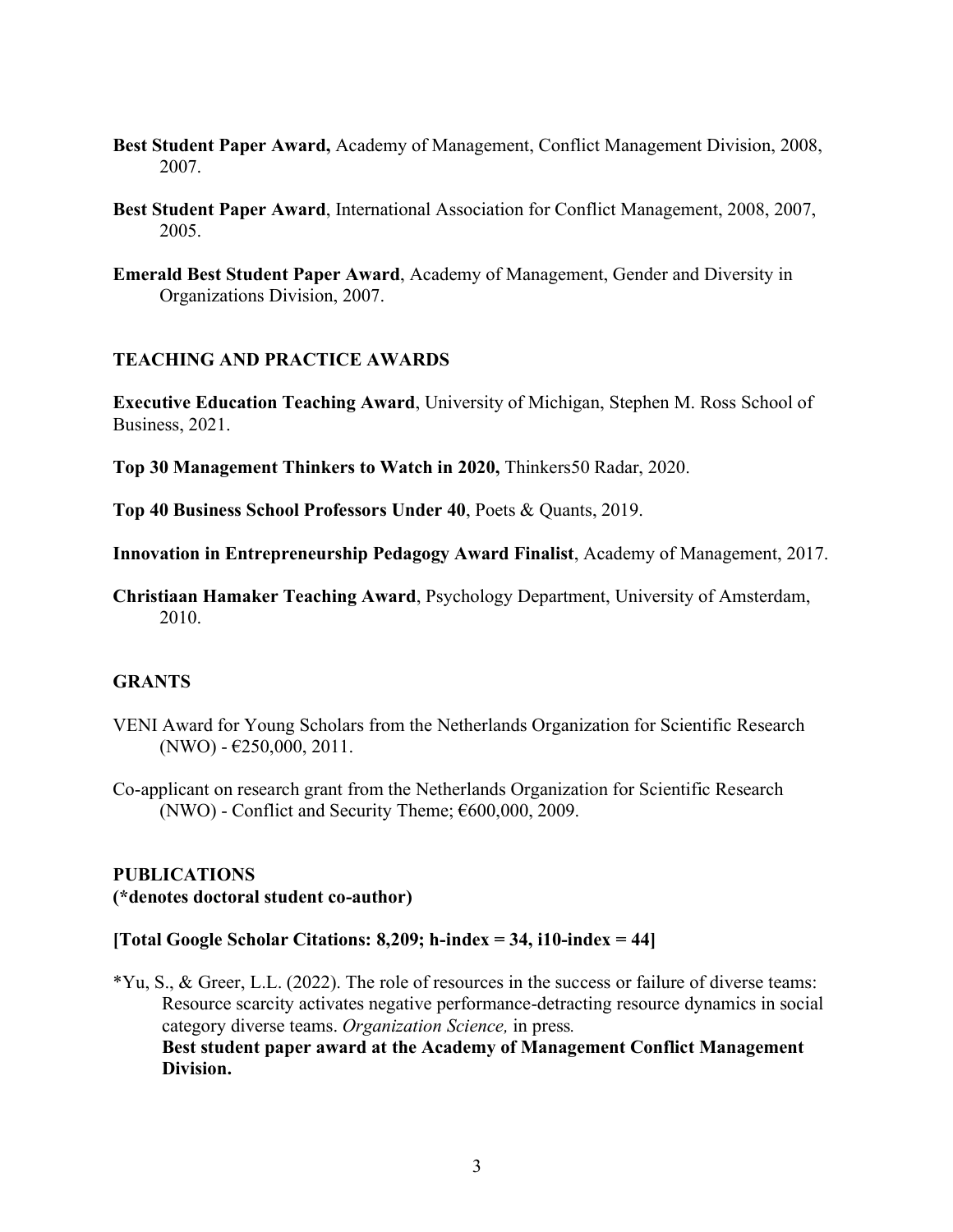- Umphress, E.E., Greer, L.L., Muir (Zapata), C.P., & Knight, A. (2021). Publishing impactful research in AMJ: Winners of the 2020 and 2021 Impact Awards. *Academy of Management Journal,* 64, 1-6.
- Kniffen, K.M, Narayanan, J., Anseel, F., Antonakis, J., Ashford, S.P., Bakker, A.B., Bamberger, P., Bapuji, H., Bhave, D.P., Choi, V.K., Creary, S.J., Demerouti, E., Flynn, F.J., Gelfand, M. J, Greer, L.L., Johns, G., Kesebir, S., Klein, P.G., Lee, S. Y., Ozcelik, H., Petriglieri, J.L., Rothbard, N.P., Rudolph, C.W., Shaw, J.D., Sirola, N., Wanberg, C.R., Whillans, A., Wilmot, M.P., & Van Vugt, M. (2021). COVID-19 and the Workplace: Implications, Issues, and Insights for Future Research and Action. *American Psychologist*, 76(1), 63-77*.*
- Greer, L.L., & \*Chu, C. (2020). The contradictory effects of power, status, and hierarchy on group versus individual outcomes. *Current Opinions in Psychology*, *33*, 162-166*.*
- Knight, A., Greer, L.L., & De Jong, B. (2020). Start-up teams: A multi-dimensional conceptualization, review of past research, and future research agenda. *Academy of Management Annals*, *14,* 1-36.
- Chatman, J., Greer, L.L., Sherman, E.L., & \*Doerr, B. (2019). Blurred lines: How the collectivism norm operates through perceived group diversity to boost or harm group performance, *Organization Science*, *30,* 235-245. **Selected Media Coverage: Fast Company. Best Publication in Organizational Behavior in 2019, Academy of Management, Organizational Behavior Division.**
- \*Yu, S., Greer, L.L., Halevy, N., & Van Bunderen, L. (2019). On ladders and pyramids: Hierarchy"s shape determines relationships and performance in groups. *Personality and Social Psychology Bulletin, 45,* 1717-1733.
- Greer, L.L., De Jong, B.A., \*Schouten, M.E., & \*Dannals, J. (2018). Why and when hierarchy impacts team effectiveness: A meta-analytic integration. *Journal of Applied Psychology*, *103,* 591-613. **Best Conference Paper Finalist at the InGroup [Interdisciplinary Network for Group Research] Conference. Selected Media Coverage: MIT Sloan Management Review.**
- \*Van Bunderen, L., Greer, L.L., & van Knippenberg, D. (2018). When inter-team conflict spirals into intra-team power struggles: The pivotal role of team power structures. *Academy of Management Journal, 61*, 1100-1130. **Featured as a Best Conference Article in the Academy of Management Proceedings.**
- \*Daniels, D., Neale, M.A., & Greer, L.L. (2017). The spillover effect: Perceived diversity contagion in teams. *Organizational Behavior and Human Decision Processes, 139,* 92- 105.

**Selected Media Coverage: Harvard Business Review, PBS, Boston Globe.**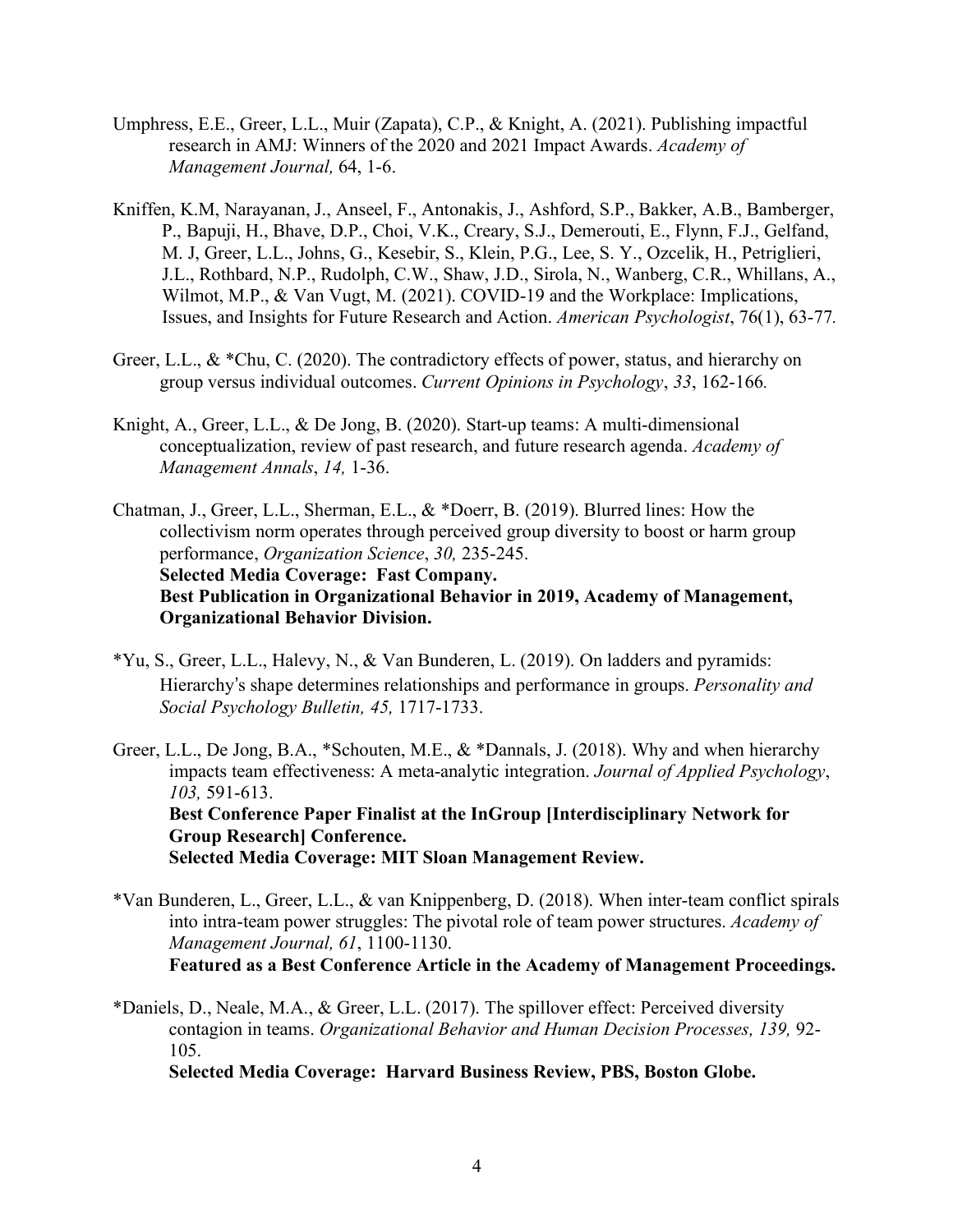Greer, L. L., & \*Dannals, J. (2017). Conflict in teams. In R. Rico, E. Salas, & N. Ashkanasy, *The Wiley Blackwell Handbook of Team Dynamics, Teamwork, and Collaborative Working* (pp. 317-344)*.* Somerset, NY: Wiley Blackwell.

Greer, L.L., \*Van Bunderen, L., & \*Yu, S. (2017). The dysfunctions of power in teams: A review and emergent conflict perspective. *Research in Organizational Behavior, 37*, 103- 124. **Featured Paper in the 2017 Best OB Symposium at the Academy of Management. Best Conference Paper Finalist at the InGroup [Interdisciplinary Network for Group Research] Conference.**

- Beersma, B., Greer, L.L., Dalenberg, S., & De Dreu, C.K.W. (2016). Need for structure as asset and liability in dynamics team decision-making. *Group Dynamics*, *20*, 16-33.
- Shemla, M., Meyer, B., Greer, L.L., & Jehn, K.A. (2016). A review of perceived diversity in teams: Does how members perceive their team"s composition impact team processes and outcomes? *Journal of Organizational Behavior*, *37*, S89-S106.
- Sinha, R., \*Sivanthan, N., Greer, L.L., Conlon, D.E., & Edwards, J.E. (2016). Skewed task conflict in teams: What happens when a few see more than the rest? *Journal of Applied Psychology, 101,* 1045-1055. **Selected media coverage: Business News Daily**

\*Tarakci, M., Greer, L.L., & Groenen, P.J.F. (2016). When does power disparity help or hurt group performance? *Journal of Applied Psychology, 101*, 415-429. **Highlighted on the JAP website as a key exemplar article of the journal. Highlighted in an AMJ editorial (Shaw & Ertug, 2017) as an exemplar of how to use simulations to build theory. Best PhD Paper Award Finalist at the Strategic Management Society Annual Meeting. Selected media coverage: Financial Times, Harvard Business Review, Fast Co.**

- De Hoogh, A.H.B., Greer, L.L., & Den Hartog, D.N. (2015). Diabolical dictators or capable commanders? An investigation of the differential effects of autocratic leadership on team performance. *Leadership Quarterly*, *26,* 687-701.
- \*Saygi, O., Greer, L.L., Van Kleef, G.A., & De Dreu, C.K.W. (2015). Bounded benefits of representative cooperativeness in intergroup negotiations. *Group Decision and Negotiation*, *24*, 993-1014.
- Greer, L. L. (2014). Power and conflict in teams. In N. M. Ashkanasy, O. B. Ayoko, & K. A. Jehn (Eds.), *Handbook of Research in Conflict Management*, 93-108. Cheltenham, UK: Edward Edgar Publishing.
- \*Saygi, O., Greer, L.L., Van Kleef, G.A., & De Dreu, C.K.W. (2014). Too little too late? Effects of outgroup negotiation concession making patterns on intergroup relations. *Group*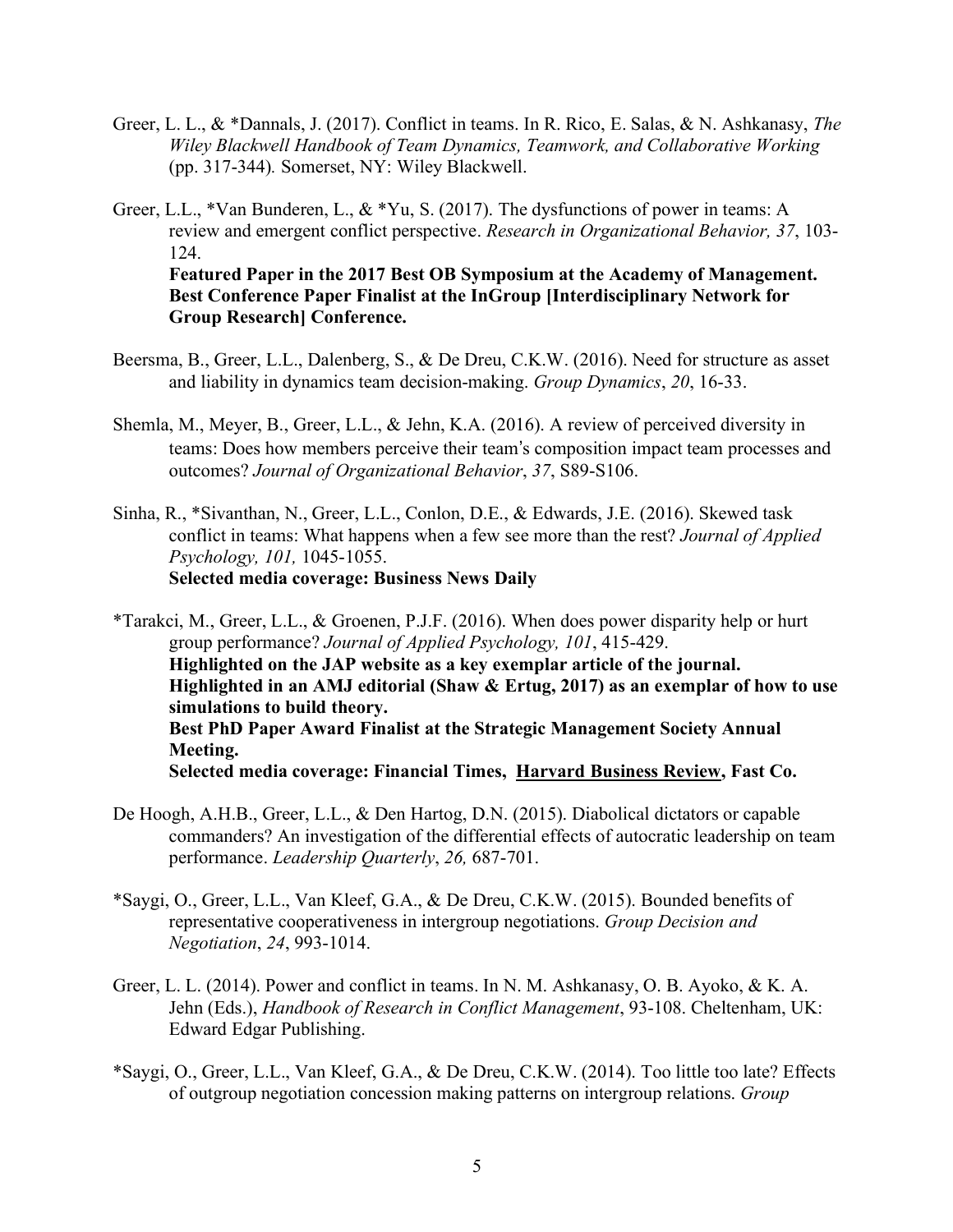*Processes and Intergroup Relations, 17,* 143-160.

- \*Aaldering, H., Greer, L.L., Van Kleef, G.A., & De Dreu, C.K.W. (2013). When representatives sacrifice themselves: The effects of social value orientation and interest alignment on representative negotiation. *Organizational Behavior and Human Decision Processes, 120*, 240-250.
- Greer, L.L., & Bendersky, C. (2013). Power and status in negotiation and conflict research: Introduction to the special issue. *Negotiation and Conflict Management Research*, *6*, 239- 252.
- Homan, A.C. & Greer, L.L. (2013). Considering diversity: The positive effects of considerate leadership in diverse teams. *Group Processes & Intergroup Relations, 16*, 105-125.

Jehn, K.A., Rispens, S., Jonsen, K. & Greer, L.L. (2013). Conflict contagion: A temporal perspective on the development of conflict within teams. *International Journal of Conflict Management, 24(4),* 352-373. **Outstanding Paper Award Winner (2014) for the best paper published in the** *International Journal of Conflict Management* **in 2013.**

- De Dreu, C.K.W., Greer, L.L., Handgraaf, M.J.J., Shalvi, S., & van Kleef, G.A. (2012). Oxytocin modulates selection of allies in intergroup conflict. *Proceedings of the Royal Society B: Biological Sciences, 279*, 1150-1154.
- De Dreu, C.K.W., Shalvi, S., Greer, L.L., Van Kleef, G.A., & Handgraaf, M.J. (2012). Oxytocin motivates non-cooperation in intergroup conflict to protect vulnerable in-group members. *PLoS One, 7(11),* e46751.

\*De Wit, F., Greer, L.L., & Jehn, K.A. (2012). The paradox of intragroup conflict: A metaanalysis. *Journal of Applied Psychology*, *97*, 360-390. **Most Influential Article Award (2018) from the Academy of Management Conflict Management Division for articles published in 2010-2013. Featured as a best conference article in the Academy of Management Proceedings. Best student paper award at the Academy of Management Conflict Management Division.**

- Greer, L.L. (2012). Cohesion: then and now: Introduction to the special issue. *Small Group Research*, *43*, 655-661.
- Greer, L.L., \*Saygi, O., \*Aaldering, H., & De Dreu, C.K.W. (2012). Conflict in medical teams: Danger or opportunity? *Medical Education, 46*, 935-942.
- Greer, L.L., Homan, A.C., De Hoogh, A.H.B., & Den Hartog, D.N. (2012). Tainted visions: The effects of visionary leader behaviors and leader categorization tendencies on the financial performance of ethnically diverse teams. *Journal of Applied Psychology*, *97,* 203-213*.*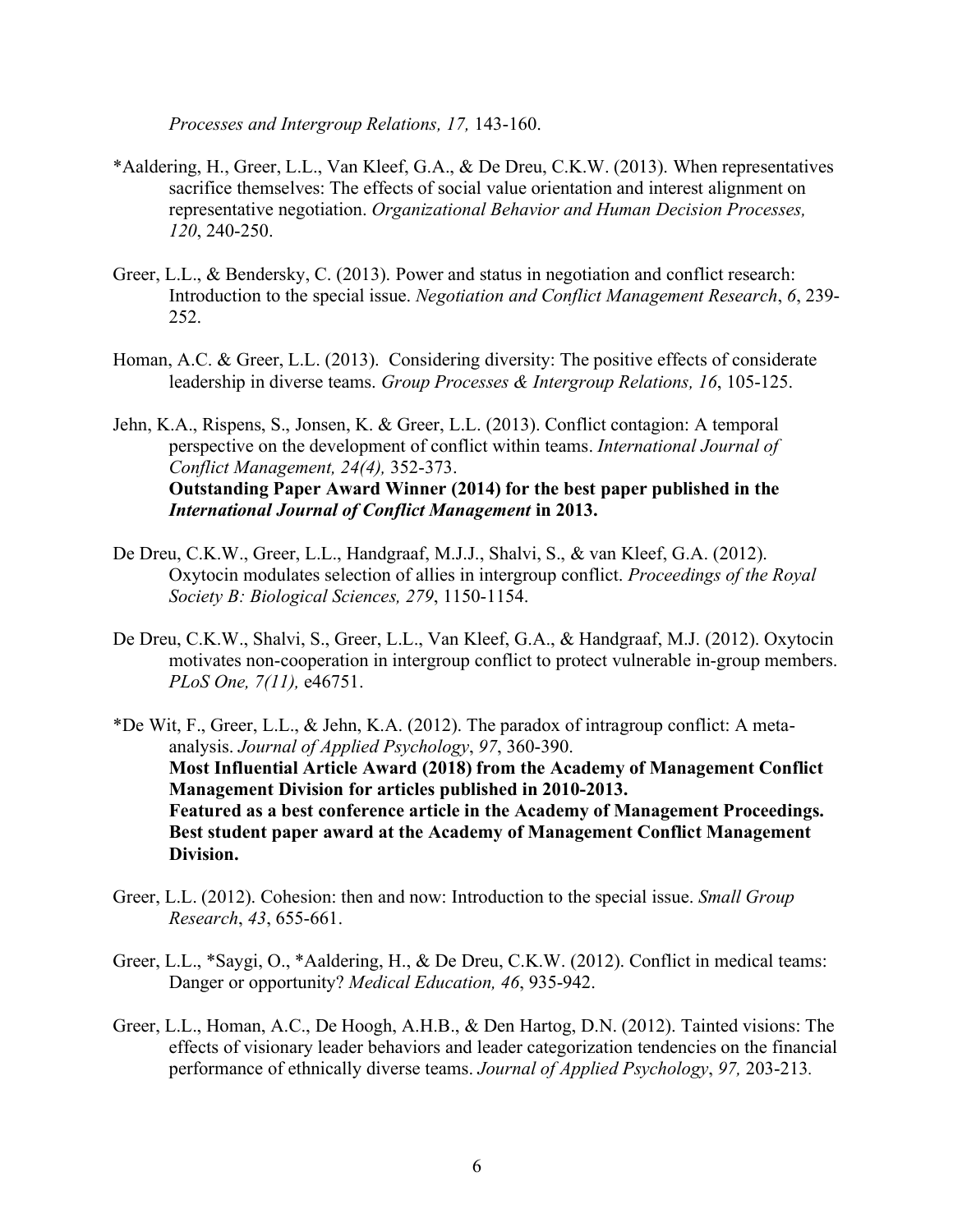- Jehn, K.A., & Greer, L.L. (2012). Diversity as disagreement: The role of intra-group conflict. In Q. M. Roberson (Ed.), *The Oxford Handbook of Diversity and Work*, pp. 179-191. New York, NY: Oxford University Press.
- \*Sligte, D., Greer, L.L., & De Dreu, C.K.W. (2012). Illegitimacy undermines leader creativity only under stable power. *Revista de Psicología Social (*special issue on power), *27,* 347- 354.
- De Dreu, C.K.W., Greer, L.L., Handgraaf, M.J., van Kleef, G.A., & Shalvi, S. (2011). Oxytocin promotes human ethnocentrism. *Proceedings of the National Academy of Sciences*, *108*, 1262-1266. **Selected media coverage: New York Times, Scientific American, Fox News, Time, San Francisco Chronicle, The Guardian.**

Greer, L.L., Caruso, H.M., & Jehn, K.A. (2011). The bigger they are, the harder they fall: Linking team power, conflict, congruence, and team performance. *Organizational Behavior and Human Decision Processes*, *116*, 116-128. **Featured as a best conference article in the Academy of Management Proceedings. Selected media coverage: Inc.com**

- Rispens, S., Greer, L.L., Jehn, K.A., & Thatcher, S.M.B. (2011). How relational closeness buffers the effect of relationship conflict on helpful and deviant group behaviors. *Negotiation and Conflict Management Research, 4*, 277-296.
- De Dreu, C.K.W., Greer, L.L., Handgraaf, M., Shalvi, S., van Kleef, G.A., Baas, M., ten Velden, F., van Dijk, E., & Feith, S.W.W. (2010). The neuropeptide oxytocin regulates parochial altruism in intergroup conflict among humans. *Science, 328*, 1408-1411. **Selected media coverage: The New York Times, Telegraph, Science Daily Featured on the cover of Science as news of the week and in a podcast by Science**
- Greer, L.L. & van Kleef, G.A. (2010). Equality versus differentiation: The effects of power dispersion on social interaction. *Journal of Applied Psychology, 95*, 1032-1044. **Selected media coverage: Fast Company, Inc.com**
- Homan, A.C., Greer, L.L., Jehn, K.A., & Koning, L. (2010). Believing shapes seeing: The impact of diversity beliefs on the construal of group composition. *Group Processes & Intergroup Relations, 13*, 477-493.
- Greer, L.L. & Jehn, K.A. (2009). Follow me: Strategies used by emergent leaders in virtual organizations. *International Journal of Leadership Studies, 5*, 102-120.
- Greer, L.L., Jehn, K.A., & Mannix, E.A. (2008). Conflict transformation: An exploration of the inter-relationships between task, relationship, and process conflict. *Small Group Research*, *39,* 278-302.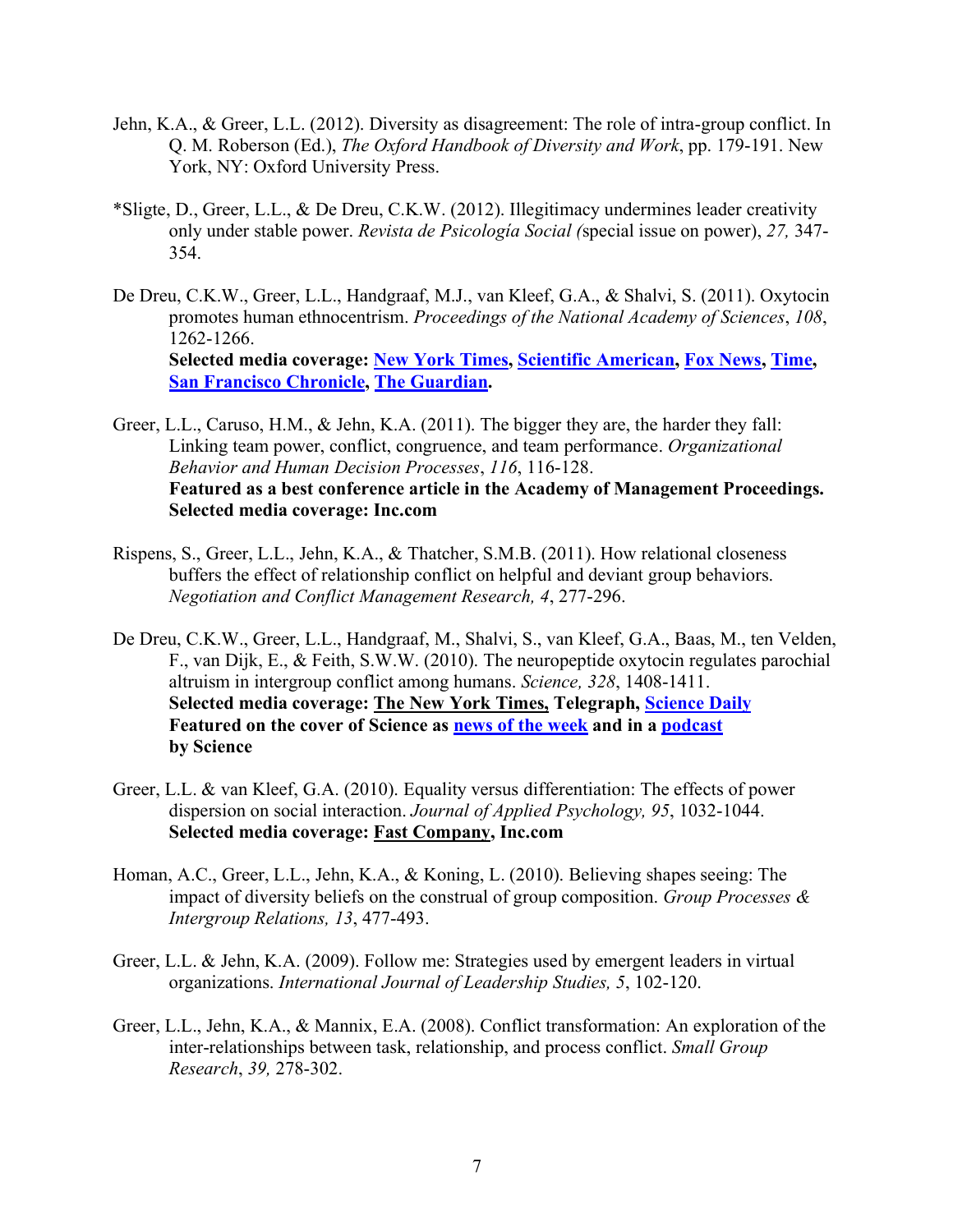- Jehn, K.A., Greer, L.L., Levine, S., & Szulanski, G. (2008). The effects of conflict types, dimensions, and emergent states on group outcomes. *Group Decision and Negotiation, 17*, 465-495.
- Jehn, K.A., Greer, L.L., & Rupert, J. (2008). Diversity and conflict. In A. Brief (Ed.), *Diversity at Work*, pp. 166-219. Cambridge: Cambridge University Press.
- Thatcher, S.M.B. & Greer, L.L. (2008). Does it really matter if you recognize who I am? The implications of identity comprehension for individuals in work teams. *Journal of Management*, *34*, 5-24.
- Greer, L.L. & Jehn, K.A. (2007). The pivotal role of emotion in intragroup process conflict. *Research on Managing Groups and Teams, 10*, 23-45.
- Rispens, S., Greer, L.L., & Jehn, K.A. (2007). It could be worse: A study on the alleviating role of trust and interdependence in intragroup conflict. *International Journal of Conflict Management, 18*, 325-344. **Outstanding Paper Award Winner (2008) for the best paper published in the** *International Journal of Conflict Management* **in 2007.**

#### **PAPERS UNDER REVISION**

\*Schouten, M.E., Van Knippenberg, D., & Greer, L.L. Conflict in teams. *Revise and resubmit at Organization Science.*

#### **PAPERS UNDER REVIEW**

(\*denotes doctoral student)

- \*Abi-Esber, N., Greer, L.L., De Hoogh, A.H.B., & Gino, F. Elastic teams. *Under review at Administrative Science Quarterly*
- \*Bradley, C., Greer, L.L., \*Trinh, E., & Sanchez-Burks, J. How to respond to the emotions of others at work. *Under review at the Academy of Management Annals.*
- *\**Trinh, E., & Greer, L.L. Shapes of hierarchy. *Under review at Academy of Management Review.*

#### **WORKING PAPERS**

(\*denotes doctoral student)

\*Bradley, C., & Greer, L.L. Talking about leader emotions.

Greer, L.L., \*Abi-Esber, N., & \*Chu, C. Hierarchical flexing.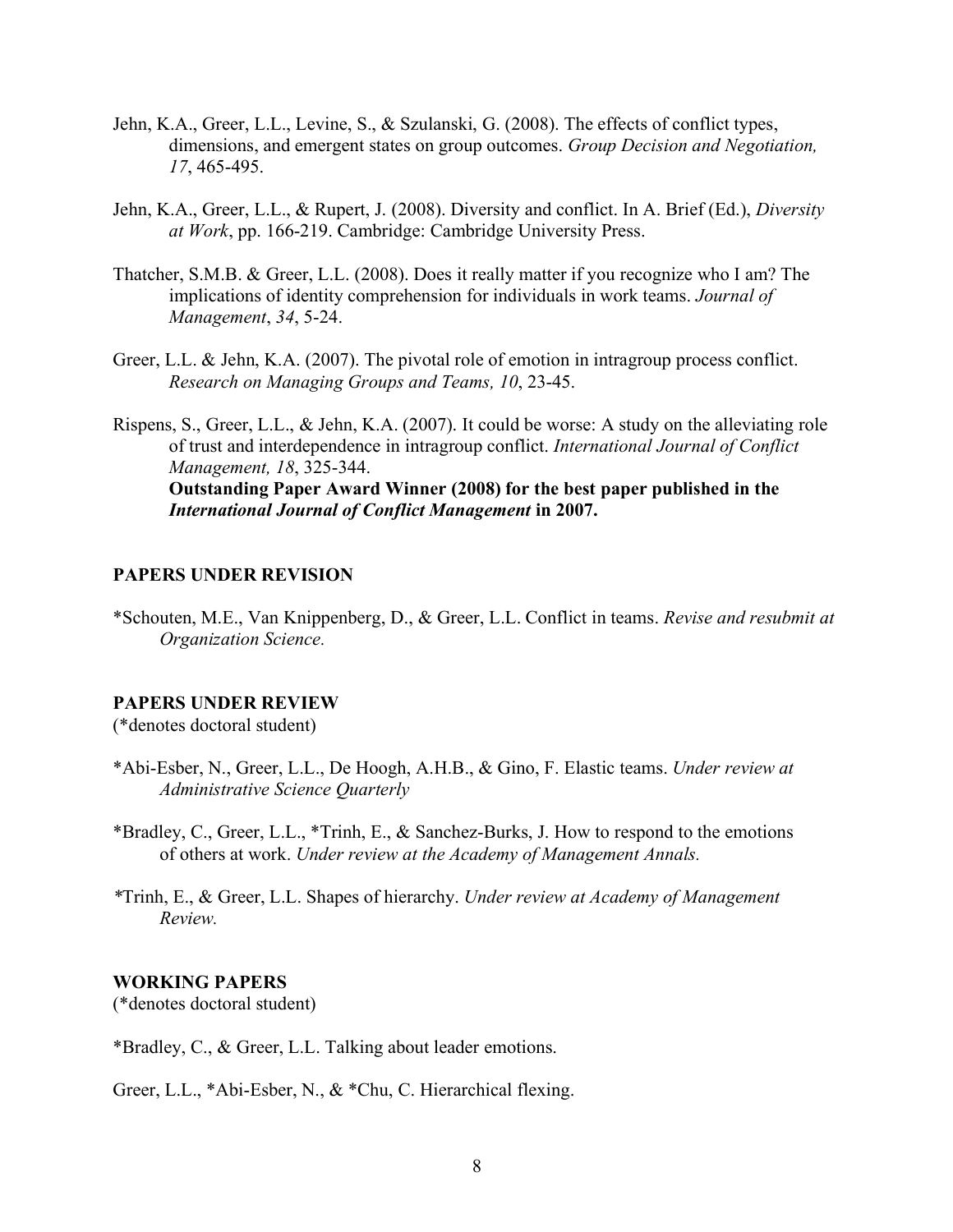**Featured in a showcase symposium at the Academy of Management.**

Greer, L.L., De Hoogh, A.H.B., Van Kleef, G.A., & Bradley, C.\* Leader emotions. **Featured as a best conference article in the Academy of Management Proceedings. Best Conference Paper, Israel Organizational Behavior Conference.**

\*Zhao, E., & Greer, L.L. Group cognition.

**Featured as a best conference article in the Academy of Management Proceedings. Selected media coverage: Fast Company, Fortune Italia**

#### **WORK IN PROGRESS**

(\*denotes doctoral student)

Buengeler, C., De Hoogh, A.H.B., Detert, L.\*, Greer, L.L., & den Hartog, D. The importance of diversity acknowledgment in leader vision statements.

Greer, L.L., & Bradley, C.\* Unpacking emotions in conflict.

- Greer, L.L., Gino, F., & Schwingel-Sauer, Z.\* Managing power dynamics in diverse teams.
- Greer, L.L., Gino, F., & Sutton, B. Theory of flexing.
- Wolf, E. B., Bradley, C.\*, & Greer, L.L. Leader emotion acknowledgment and conflict resolution.

### **PRACTITIONER PUBLICATIONS**

- Greer, L.L. (2021). Why hierarchy is the secret to agile teams: Three hacks to use hierarchy to accelerate team agility. *Entrepreneur (Middle East)*, May-June, pp. 34-36. https://issuu.com/entmagazineme/docs/entrepreneur\_middle\_east\_may-june\_2021
- Sanchez-Burks, J., Bradley, C., & Greer, L. L. (2021). An emotions playbook for leaders: How leaders can create emotional landscapes for team and organizational success. *MIT Sloan Management Review. https://sloanreview.mit.edu/article/how-leaders-can-optimizeteams-emotional-landscapes/*
- Ashford, S. J., Sytch, M., & Greer, L. L. (2020). 6 ways a crisis can help you cultivate a growth mindset. *Harvard Business Review. https://hbr.org/2020/08/6-ways-a-crisis-can-helpyou-cultivate-a-growth-mindset*
- Greer, L. L. (2020). Emotions at work can boost performance. *SmartBrief white paper sponsored by Michigan Ross. https://sanger.umich.edu/wp-content/uploads/2020/03/Smart-Brief-Emotions-Lindy-OMBA.pdf*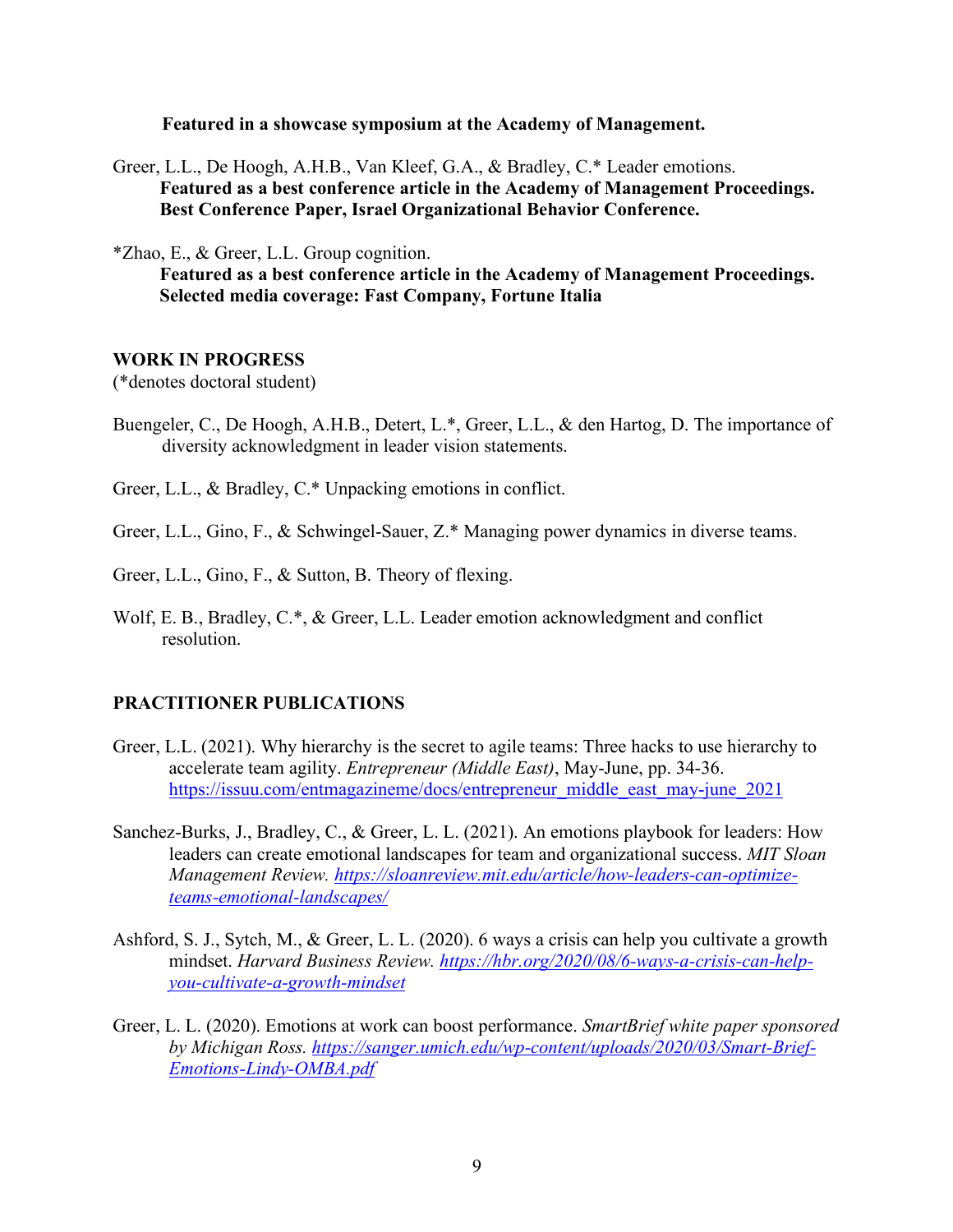- Greer, L. L. (2020). Using power dynamics to build better teams. *SmartBrief white paper sponsored by Michigan Ross.*
- Greer, L. L. (2020). Why remote work makes teams (and leaders) better*. Entrepreneur (Middle East). https://www.entrepreneur.com/article/351142*
- Sytch, M. & Greer, L. L. (2020). Is your organization ready for permanent WFT? *Harvard Business Review. https://hbr.org/2020/08/is-your-organization-ready-for-permanentwfh?ab=hero-main-text*
- Greer, L. L. (2019). Why teams still need leaders. *MIT Sloan Management Review. https://sloanreview.mit.edu/article/why-teams-still-need-leaders/*
- Greer, L. L. (2014). Power struggle? Why your top performers fight and what to do about it. *Inc.com https://www.inc.com/lindred-greer/leadership-minimize-conflicts-teams.html*
- Greer, L. L. (2014). How conflict goes viral. *Inc.com. https://www.inc.com/anna-meyer/holidayretail-shopping-trends-2020.html*

### **MEDIA MENTIONS**

*Automotive News, Boston Globe, Business New Daily, CNN, Inc.com, Emprendedores News, EuropeanCEO, Fast Company, Financial Times, Fortune, Fortune Italia, Fox News, Industry Week, Irish Times, La Nacion, MIT Sloan Management Review, MT Management Team, New York Times, OZY, PBS, Science Daily, Scientific American, San Francisco Chronicle, Sydney Morning Herald, Telegraph, The Business Times, The Guardian, The Michigan Daily, Time, Wall Street Journal, Vanity Fair*

### **REFEREED INTERNATIONAL PRESENTATIONS (FIRST AUTHOR)**

\*Indicates best paper award / conference proceedings paper / showcase symposium

Academy of Management (2005, 2006, 2007\*, 2008\*, 2009, 2010, 2011, 2013, 2015\*, 2016\*, 2017\*, 2018\*, 2019\*, 2020\*, 2021) European Association of Work and Organizational Psychology (2011) / of Social Psychology (2011) INGroup (2007, 2008, 2015, 2016\*, 2018) Interdisciplinary Perspectives on Leadership Conference (2018, 2022) International Association of Conflict Management (2005, 2006, 2007\*, 2008\*, 2010, 2012, 2014, 2016, 2018, 2019) Israel Organizational Behavior Conference (2020\*) New Directions in Leadership Research Conference (2012, 2019) Society for Personality and Social Psychology (2016, 2020)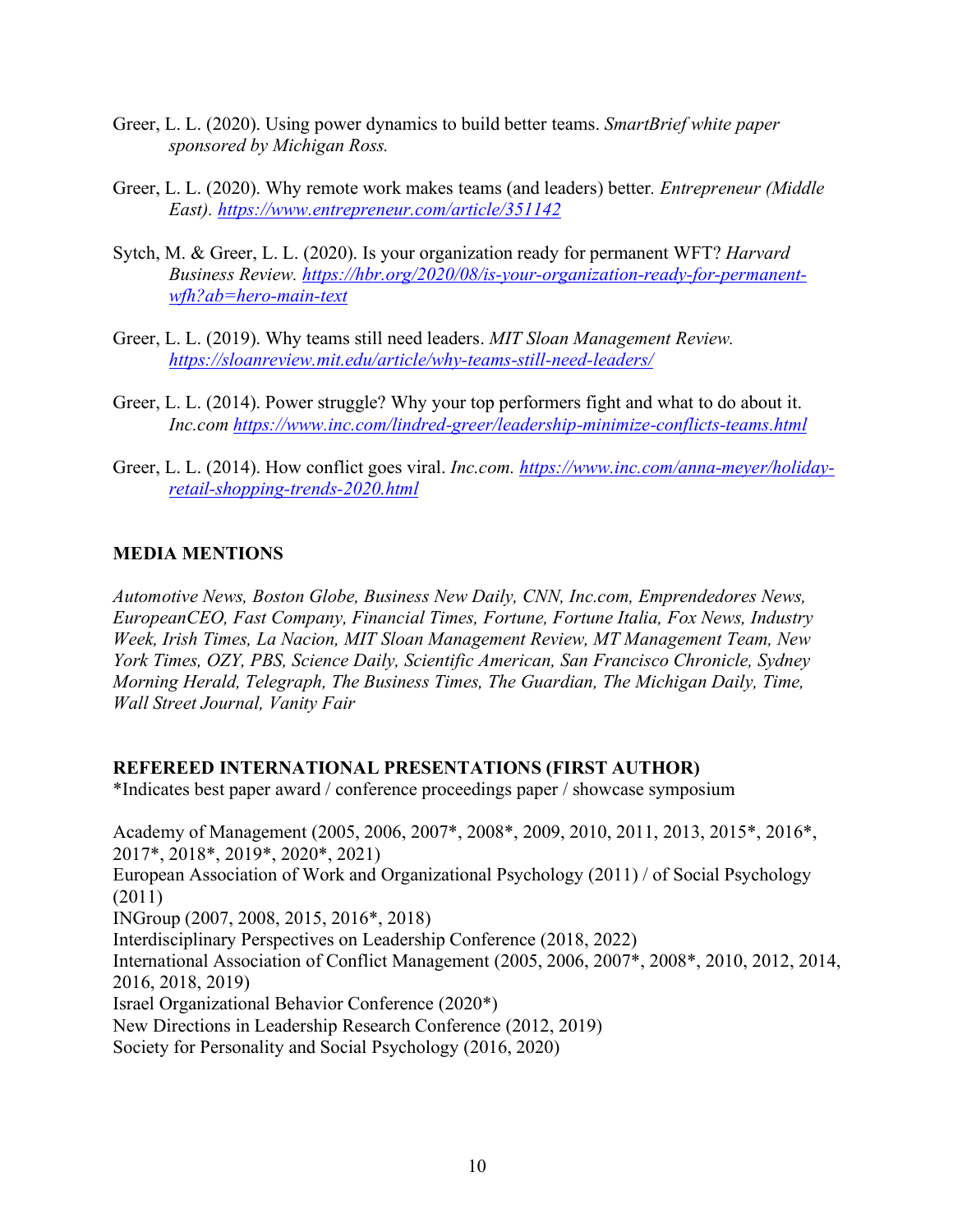# **INVITED RESEARCH TALKS**

## *2022-2023*

Notre Dame (Mendoza College of Business, Management) Tulane University (Freeman School of Business, Management)

## *2021-2022*

Duke University (Fuqua School of Business, Management) IACM (International Association for Conflict Management) Virtual Seminar Series INSEAD (Organizational Behavior) Northwestern University, Kellogg School of Management, Social Processes in Organizations PhD Class with Dr. Maryam Kouchaki University of California – Berkeley (invited keynote for their Culture Conference) University of Michigan – ADVANCE 20<sup>th</sup> Anniversary Celebration: Celebrating Research, Advocacy, and Action for Faculty Equity University of Michigan Hospital, Orthopedics Group

## *2020-2021*

Erasmus University (Rotterdam School of Management, Organisation and Personnel Management)

Harvard University, Harvard Business School, NoM PhD Student Seminar (with Dr. Francesca Gino)

Northwestern University (Kellogg School of Management, Management & Organizations) Rice University (Jones Graduate School of Business, Organizational Behavior)

University of Georgia (Terry College of Business, Management)

University of Iowa (Tippie College of Business, Management)

University of Maryland (Robert H. Smith School of Business, Management & Organization) University of Michigan (Psychology, Social)

University of Navarra (IESE Business School, Managing People in Organizations Department) University of Washington (Michael G. Foster School of Business, Management & Organization)

# *2019-2020*

Cornell University (Johnson Graduate School of Management, Management & Organizations) University of Michigan (Interdisciplinary Committee on Organizational Studies) University of Michigan (Center for Positive Organizations, Positive Links Series) University of Michigan (Stephen M. Ross School of Business, Management & Organizations) University of Pittsburg (Joseph M. Katz Graduate School of Business, Organizational Behavior)

## *2018-2019*

Emory University (Goizueta Business School) University of Michigan (Stephen M. Ross School of Business, Management & Organizations) University of California-Berkeley (Haas Culture Initiative) University of California-Berkeley (Psychology, Social-Personality Area)

# *2017-2018*

SUNY-Buffalo (School of Management, Organization and Human Resources)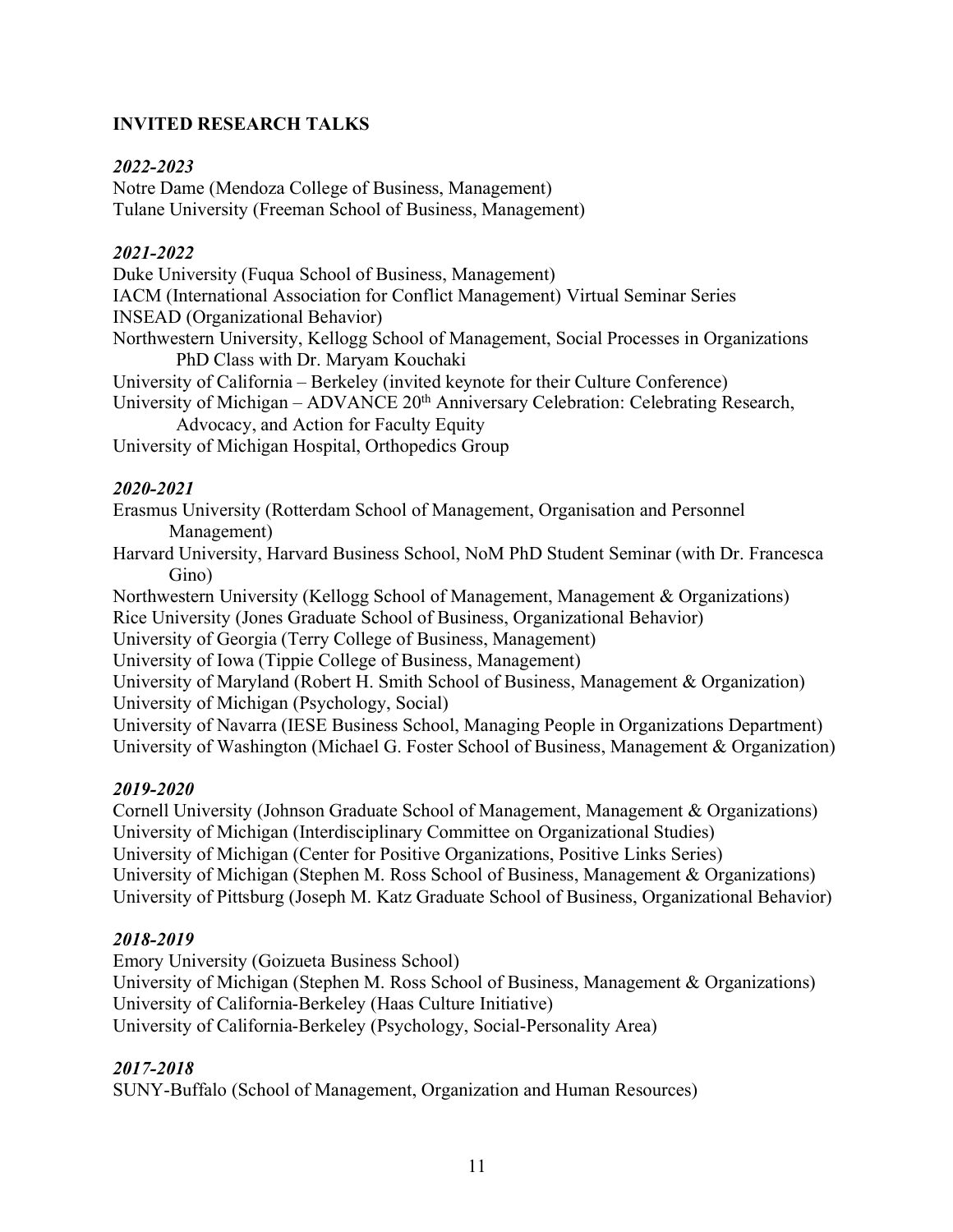University of Pennsylvania (Wharton School of Management, Operations, Information & Decisions) Yale University (School of Management, Organizational Behavior)

# *2016-2017*

New York University (Leonard N. Stern School of Business, Management & Organizations) Stanford University (Department of Psychology, Social Psychology University of Maryland (Robert H. Smith School of Business, Management & Organization)

# *2015-2016*

Carnegie Mellon University (Tepper School of Business, Organizational Behavior and Theory) London Business School (Organizational Behavior)

# *2014-2015*

University of California-Berkeley (Haas School of Business, Management of Organizations) VU Free University (Economics and Business Faculty, Business Administration) Washington University in St. Louis (Olin Business School, Organizational Behavior)

# *2013-2014*

Indian School of Business (Organizational Behavior) National University of Singapore (Business School, Management & Organization) Stanford University (Graduate School of Business, Organizational Behavior) University of Melbourne (Melbourne Business School, Management)

## *2011-2012*

Erasmus University (Rotterdam School of Management, Organization and Personnel) Harvard University (Harvard Business School, Organizational Behavior) Michigan State University (Broad College of Business, Management)

## *2009-2010*

University of Groningen (Faculty of Economics and Business, Management)

## *2007-2008*

Leiden University (Department of Psychology, Social & Organizational Psychology) Tilburg University (Department of Psychology, Social & Organizational Psychology) University of Amsterdam (Department of Psychology, Work & Organizational Psychology)

# **PROFESSIONAL MEMBERSHIPS**

Academy of Management Conflict Management Division Gender and Diversity in Organizations Division Organizational Behavior Division Association for Psychological Science (Fellow) Diversity Scholars Network (National Center for Institutional Diversity at the University of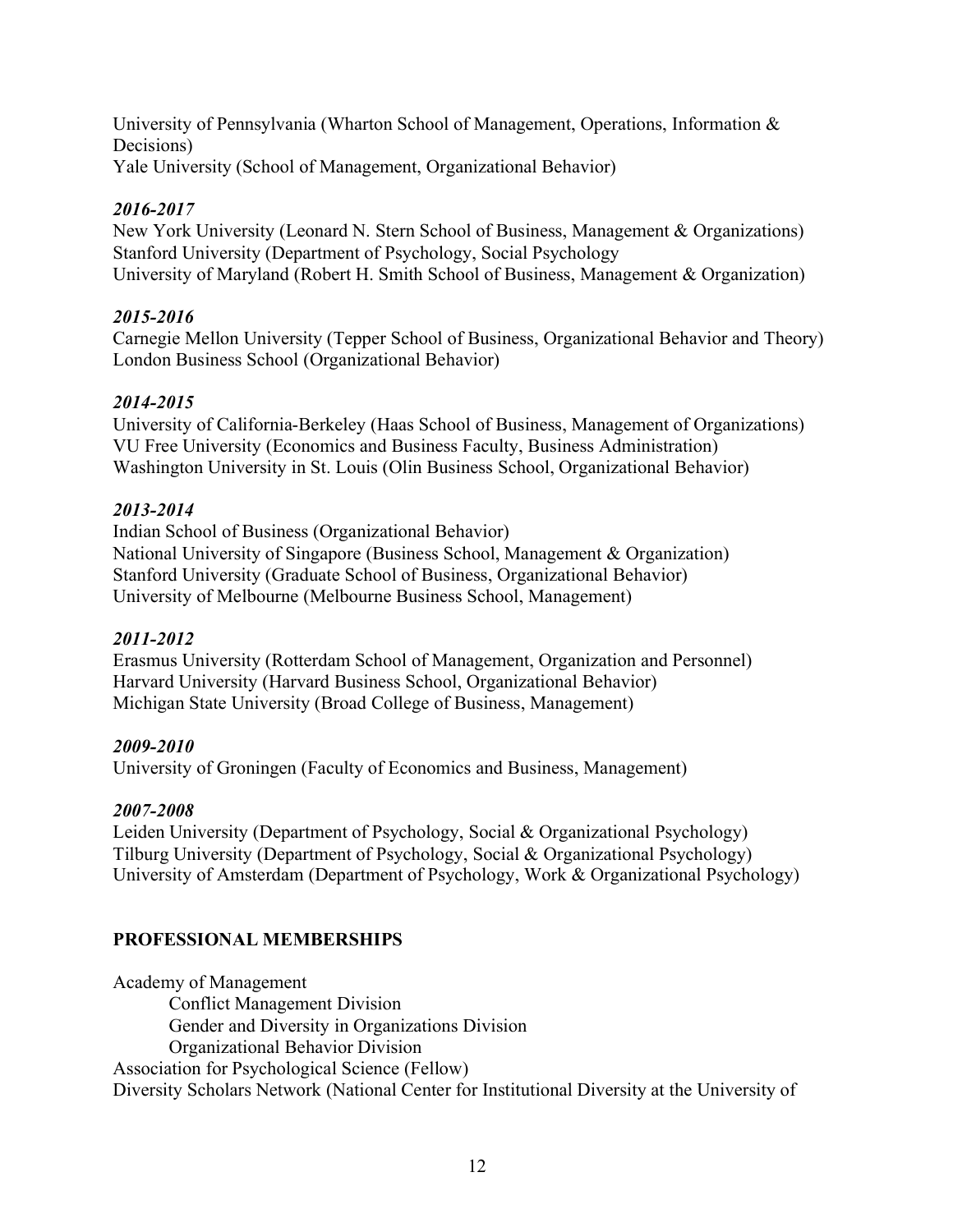Michigan) INGroup International Association of Conflict Management Society for Experimental Social Psychology (Fellow) Society for Industrial and Organizational Psychology Society for Personality and Social Psychology (Elected Fellow)

#### **ACADEMIC SERVICE**

#### Editor

Associate Editor, *Academy of Management Journal* (2019-2022) Co-author From-the-Editors on 'Impact' (2022) Co-organized AMJ 'Impact Workshop' in Amsterdam (2022) Represented AMJ as Associate Editor in the Lisbon AMJ Paper Development Workshop (2019), AMJ Workshop on Reviewing and Publishing for Underrepresented Minorities (2021), in a Publishing Session from the Conflict Management Division at the Academy of Management (2022), in an Academy of Management PDW "Publishing in AMJ" (2020, 2021), in an AMJ-AMR PDW at Euram in Lisbon (2019), in doctoral seminars at Harvard Business School (2021) and Kellogg Graduate School of Management (2021) Associate Editor, *Small Group Research* (2011-2015) Guest Editor, Special Issue on Power and Conflict, *Negotiation and Conflict Management Research* (2013)

#### Editorial Boards

*Academy of Management Journal* (2011- ) Best Reviewer Award, 2012, 2015 *Administrative Science Quarterly* (2013- ) ASQ Scholarly Impact Award Committee, 2016 ASQ Dissertation Award Committee, 2022 *Journal of Experimental Social Psychology* (2017-) *Journal of Personality and Social Psychology* (2017-2019) *Journal of Applied Psychology* (2015-) *Leadership Quarterly* (2019- ) *Organizational Behavior and Human Decision Processes* (2013- ) *Small Group Research* (2009-2011)

#### Ad Hoc Reviewer

*Academy of Management Discoveries, Academy of Management Journal, Academy of Management Review Administrative Science Quarterly, Applied Psychology: An International Review, Basic and Applied Social Psychology, British Journal of Social Psychology, British Journal of Management, Current Directions in Psychological Science, European Journal of Social Psychology, Gedrag & Organisatie (Behavior & Organization), Group Decision and Negotiation, Group Dynamics, Group & Organization Management, Group Processes & Intergroup Relations, Hong Kong*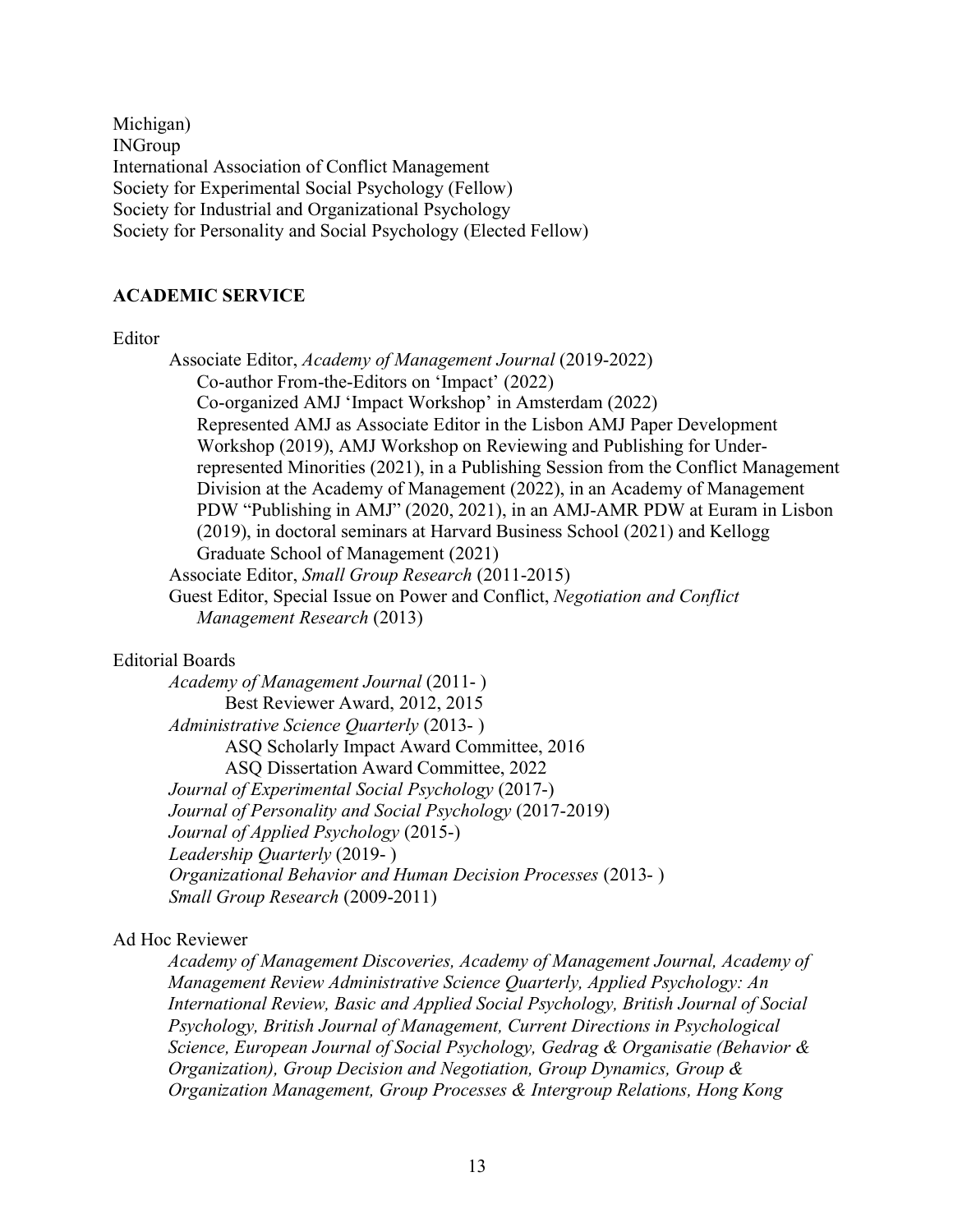*Research Grants Council, Human Performance, International Journal of Conflict Management, Journal of Applied Psychology, Journal of Applied Social Psychology, Journal of Business Research, Journal of Business Ethics, Journal of Experimental Psychology: General, Journal of Experimental Social Psychology, Journal of Occupational and Organizational Psychology, Journal of Organizational Behavior, Journal of Personality and Social Psychology, Journal of Personnel Psychology, Leadership Quarterly, Management Science, National Science Foundation, Negotiation & Conflict Management Research, NWO (Dutch Funding Organization for Scientific Research), Organization Science, Organizational Behavior and Human Decision Processes, Organizational Psychology Review, Personality and Social Psychology Bulletin, PLOS One, Proceedings of the Royal Society B: Biological Sciences, Small Group Research, Social Psychological and Personality Science, Swiss National Science Foundation, Work & Stress*

External Committee Membership and Elected/Appointed Positions

Academy of Management

Outstanding Publication in Organizational Behavior Committee, Organizational Behavior Division, 2021

Best Empirical Paper Committee, Organizational Behavior Division, 2014 Representative-at-Large, Conflict Management Division, 2011-2013 Chair of Finance Committee, New Doctoral Student Consortium, 2007-08 Co-Chair of Finance Committee, New Doctoral Student Consortium, 2006-07 Finance Committee Member-New Doctoral Student Consortium, 2005-06 Symposium and/or PDW organizer, 2006, 2007, 2015, 2016, 2018, 2019, 2020

International Association of Conflict Management

Chair of Connect & Collaborate Doctoral Student & Junior Faculty Preconference, 2019, 2020

Representative-at-Large, 2017-2019 Best Theoretical Paper Committee, 2014 Program Chair, 2012

#### Kurt Lewin Institute

Co-Organizer, Group & Organizational Processes Research Track, 2009-2012 Co-Chair, Power and Influence Track, Kurt Lewin Institute Conference, 2012

Society for Personality and Social Psychology

Pre-conference Co-chair "Bringing group processes back to social psychology", 2020, 2021

Other Conferences and Conference Activities Organized

Kurt Lewin Institute, 2009, 2010, 2011, 2012 (conference track organizer) Stanford Conference on Groups, 2018, 2019 (conference co-organizer)

#### Internal Service

Sanger Leadership Center, Faculty Director, University of Michigan, 2019-2022.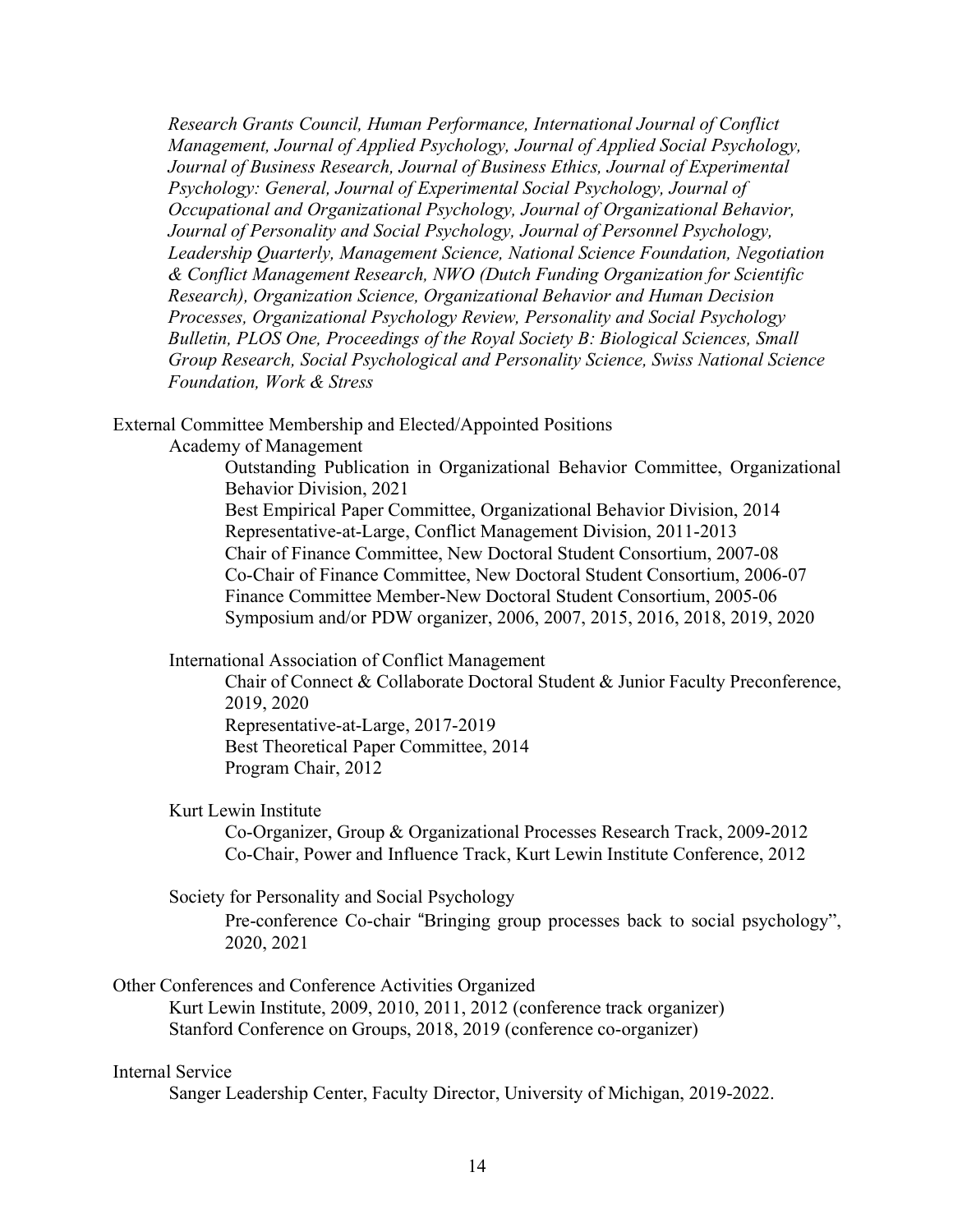- o Innovated on and improved quality of leadership programming to achieve deeper student impact via integrating leadership development experiences across the school, bringing more evidence-basis and faculty engagement in programs, and improving the action-based student learning experience
	- § Revision of 2019 MBA Onboarding, including more faculty-led modules and new action-based learning experiences, led to our best rated onboarding experience yet, with scores over 4.8 of 5, and our 2020 LCC was its highest rated ever, despite being pivoted to an online format
	- § Across the board, Sanger flagship programs now receive an on-average 4.7 evaluation (compared to school average of 4.5)
- $\circ$  Scaled leadership development program capacity by on average  $\sim$ 10% to serve more student interactions per year and to allow more students access to key programs
	- § Scaled all Sanger Programs to guarantee seats to all FTMBA and WMBA students
- o Conducted stakeholder analysis to identify key emergent leadership development needs among our students (including based on recruiter feedback) and launched new flagship programs to improve key leadership skills and leadership frameworks to integrate programs
	- Launched new self-coaching leadership framework ("Sanger Leadership Journey"), programming, and supporting website and tools across school to integrate different leadership experiences, empower students to take charge of their leadership development journeys, and improve the quality of leadership development at the university
	- Launched a new 6-week flagship program on leading diverse, inclusive, and equitable teams (L.I.T. – Leading Inclusive Teams) in the FTMBA and WMBA programs, serving  $120+$  FTMBA students in its first year
	- Launched new flagship speaker series "Leadership Dialogues" which brings world leaders on stage at Ross to have a fireside chat with a Ross faculty member to explore bold ideas from Ross in action at the top - first speaker event with Mary Barra (CEO of GM) drew over 1000+ RSVPs
- o Led center strategic professionalization including 5-year SWOT analysis and vision-crafting, re-launch of board (now including alumni, faculty, and students), yearly strategy and OKR setting, innovations in team processes (DACI frameworks, culture mapping and curation, etc), hiring of managing director position and restructuring of team leadership positions, and virtual pivots/team management during COVID-19
- o Improved the reputation of Michigan Ross as 'the' place for leadership development, including expansion of brand management and marketing innovations such as the launch of 'Tip Tuesdays' where faculty research is disseminated on social media to practitioners in the format of easy tips for leadership
	- § Innovations in brand management and external outreach and social media led to a 23% increase in social media followers, and over 9 million social media impressions
- o Managed and expanded external relationships with companies, donors, and school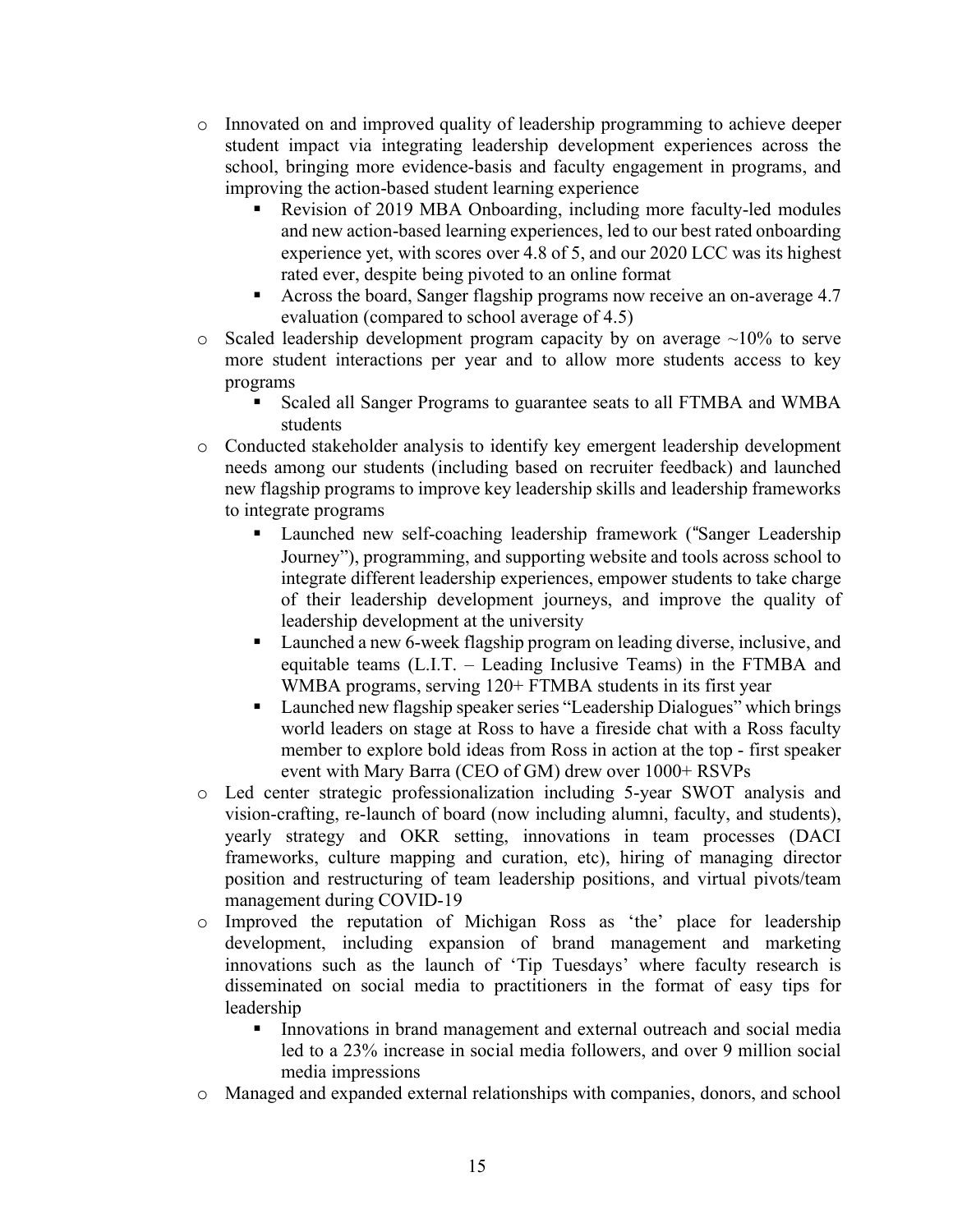stakeholders, including re-launching our board to include alumni and faculty, expanding our corporate donorship, and managing key relationship within the university including program offices, dean's office, and development

o Expanded research agenda and cross-discipline faculty group, including launch of Sanger's research lab and hiring of Sanger's first research lab manager and appointment of Sanger's first junior faculty fellowship to accelerate the production of bold leadership ideas at the University of Michigan

PhD admissions selection committee, Stanford University, 2014, 2015, 2016, 2017; University of Michigan, 2020, 2021, 2022 (co-director of admissions).

Judge for DEI Case Competition, William Davidson Institute, 2022.

Faculty summer project co-sponsor, Tauber Institute, 2022.

Dean search committee for the Stephen M. Ross School of Business, University of Michigan, 2021-22.

Hiring committee for Director of Major Gifts, Development and Alumni Engagement, Stephen M. Ross School of Business, University of Michigan, 2021-22.

Ross DEI (diversity, equity, and inclusion) faculty committee (2019-2020) and DEI curriculum task force (2020-21), University of Michigan, 2019-2021.

Hiring committee for tenure-track positions, Stanford University, 2013, University of Amsterdam, 2011.

Micro OB Lab Coordinator (with Frank Flynn & Justin Berg), 2017-2019

Research Masters Track Coordinator (Organization Track), Erasmus University, 2013.

Doctoral (co-)advisor / dissertation (co-chair):

- Christina Bradley (2019-2024). Emotions at work, University of Michigan. Mijeong Kwon, University of Michigan, 2022 (expected). Accepted tenure-track position at the University of Colorado.
- Lisanne van Bunderen (2013-2017). Intragroup and intergroup conflicts, Erasmus University. Accepted tenure-track position at the University of Amsterdam. Maartje Schouten (2012-2016). Hierarchical struggles in teams, Erasmus

University. Accepted post-doc position at Michigan State.

Dissertation committees:

Sarah Best, University of Michigan (School of Music), 2022. Accepted tenure-track position at College of Wooster.

Brian Doornenbal, Vrije Universiteit Amsterdam, 2020. Accepted post-doctoral position at Leiden University.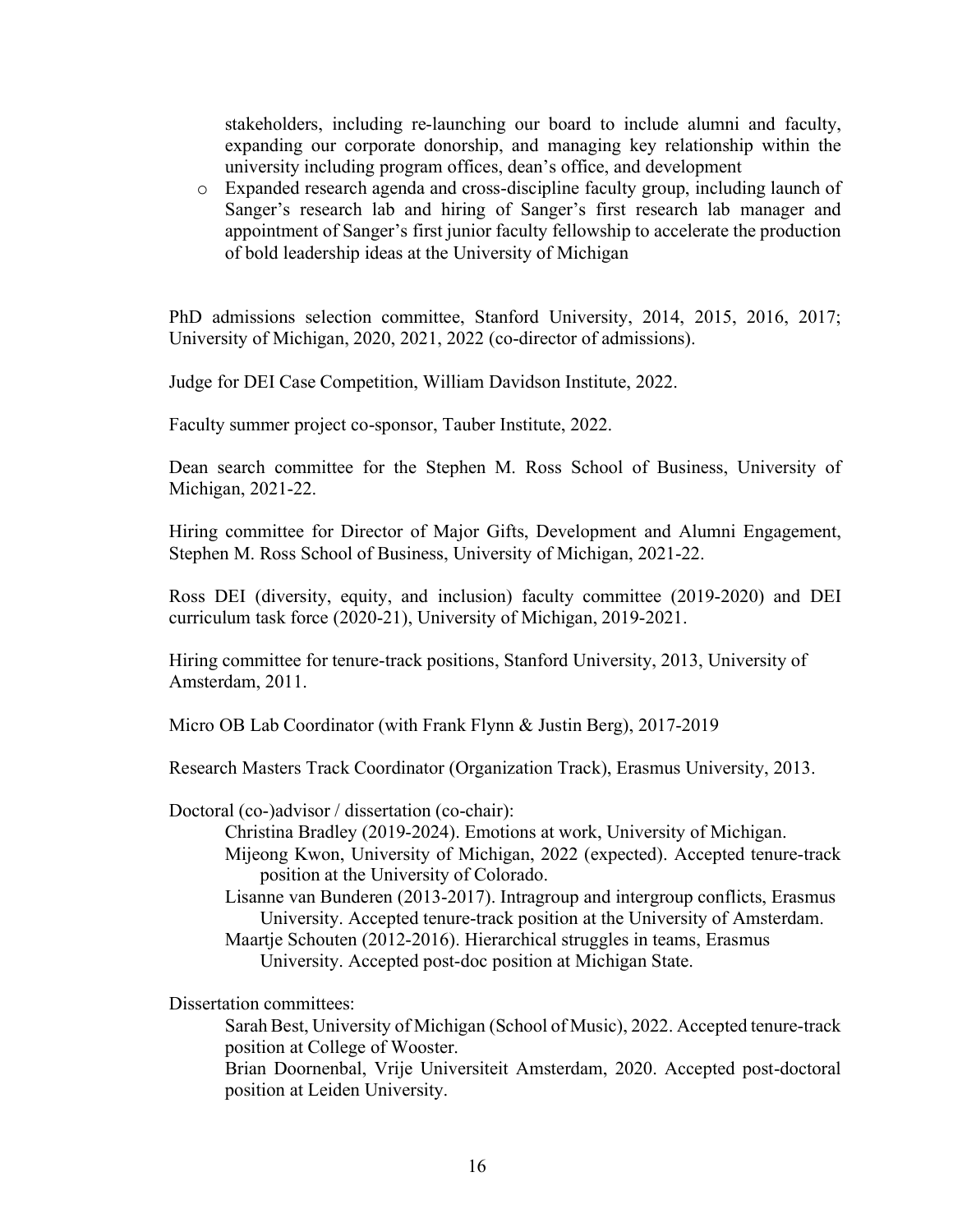Siyu Yu, New York University, 2020. Accepted tenure-track position at Rice University. Jieun Pai, University of California – Los Angeles, 2020. Accepted postdoc at the University of Virginia. Ozum Saygi, University of Amsterdam, 2015. Hillie Aaldering, University of Amsterdam, 2014. Accepted tenure-track position at the University of Amsterdam. Nicoleta Meslec, Tilburg University, 2013. Accepted tenure-track position at Tilburg University. Murat Taracki, Rotterdam School of Management, 2013. Accepted tenure-track position at Rotterdam School of Management. Victoria Visser, Rotterdam School of Management, 2013. Other doctoral student collaborations / co-authorships: Charles Chu, Stanford University, 2022. Accepted tenure-track position at Boston University. Jennifer Dannals, Stanford University, 2018. Accepted tenure-track position at Dartmouth University.

- David Daniels, Stanford University, 2017. Accepted tenure-track position at Hong Kong University of Science and Technology.
- Frank de Wit, Leiden University, 2011. Accepted post-doc position at the University of Melbourne – Melbourne Business School.

## **TEACHING EXPERIENCE**

### **Awards and Qualifications**

Executive Education Teaching Impact Award, Michigan Ross, 2020-2021.

Finalist for Academy of Management's Innovation in Entrepreneurship Pedagogy Award for developed course, "The Psychology of Start-up Teams", 2017

GSB Academic Recognition Dinner for Highest Evaluated Faculty 2017-18, 2015-16.

Christiaan Hamaker Teaching Award, Psychology Department, University of Amsterdam, 2010.

Basic Teaching Qualification Certificate for Teaching at Dutch Universities, June 2009.

### **Courses Taught**

Leading Diverse Teams and Organizations: A D.E.I. Toolkit

| $7/2021$ – Present | University of Michigan (Ross), Course Developer and Instructor, Elective |
|--------------------|--------------------------------------------------------------------------|
|                    | Online MBA course. Average professor evaluation: 4.4 / 5.0               |
| $7/2021$ – Present | University of Michigan (Ross), Course Developer and Instructor, Elective |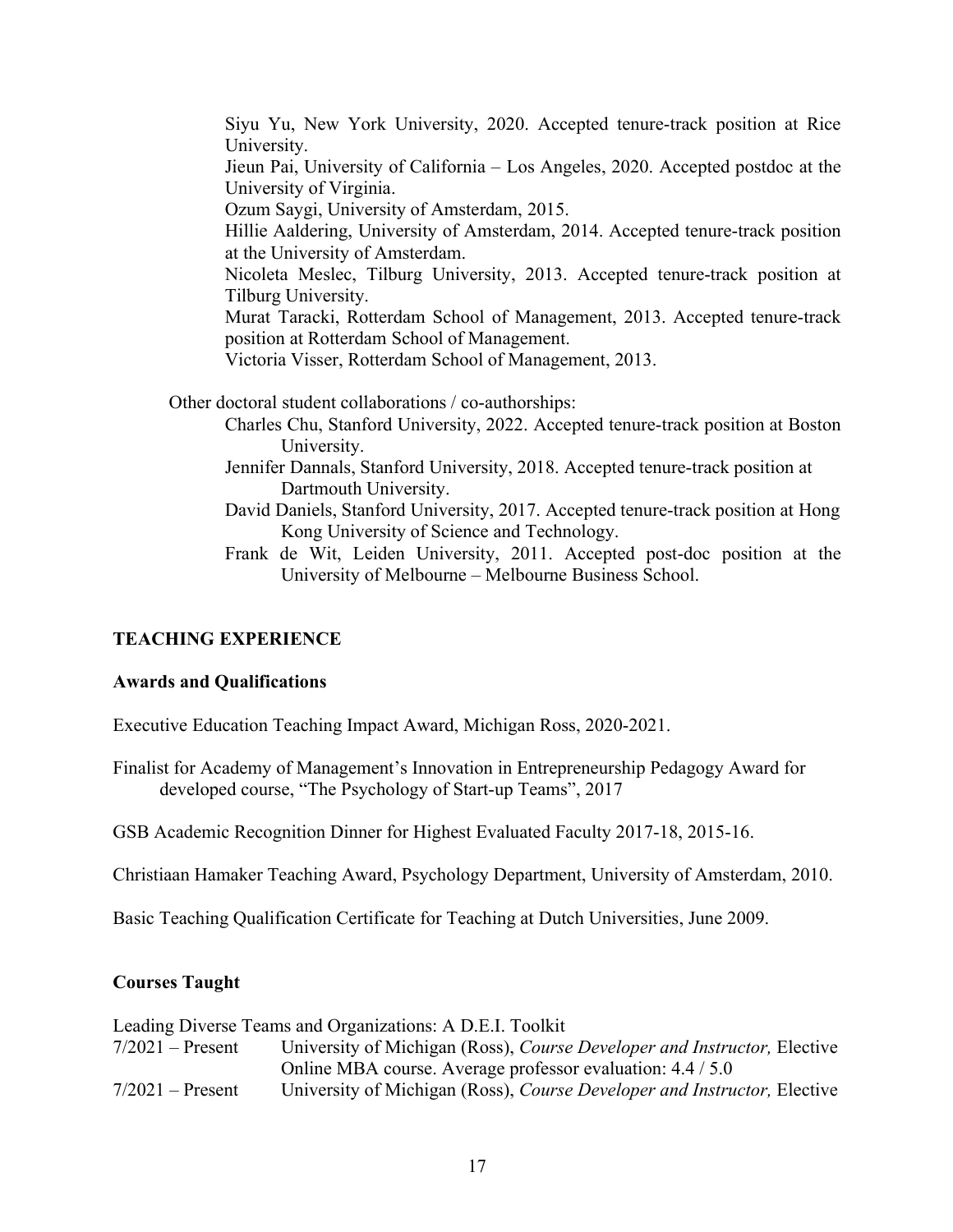| $9/2020$ – Present                      | in Executive Education Open Enrollment Certificate Program. Average<br>professor evaluation: $5.0 / 5.0$<br>Coursera, Course Developer and Instructor, Average evaluation: 4.8 / 5.0         |  |
|-----------------------------------------|----------------------------------------------------------------------------------------------------------------------------------------------------------------------------------------------|--|
|                                         | $(8,000+$ learners enrolled)                                                                                                                                                                 |  |
|                                         | Organizational Behavior / People-Driven thinking                                                                                                                                             |  |
| $9/2021$ – Present                      | University of Michigan (Ross), Instructor, Required Full-Time MBA<br>course.                                                                                                                 |  |
| $1/2020$ – Present                      | University of Michigan (Ross), Co-Instructor and Course Developer,<br>Required Online MBA course. Average professor evaluation: 4.7 / 5.0                                                    |  |
| $1/2020$ – Present                      | University of Michigan (Ross). Co-Instructor and Course Developer,<br>Required Course in Executive Education Open Enrollment Certificate<br>Program. Average professor evaluation: 4.9 / 5.0 |  |
| $8/2012 - 12/2012$                      | Erasmus University (RSM), the Netherlands, <i>Instructor</i> , Required Masters<br>course.                                                                                                   |  |
| Managing Groups and Teams               |                                                                                                                                                                                              |  |
| $9/2013 - 5/2019$                       | Stanford University (GSB), Instructor, Core MBA course.<br>Average professor evaluation: 4.4 / 5.0                                                                                           |  |
| 2/2010-4/2012                           | University of Amsterdam (Psychology), The Netherlands, Instructor,<br>Introductory undergraduate course.                                                                                     |  |
| $5/2014 - 5/2014$                       | Stanford University (GSB), Instructor and Course Developer, Elective<br>MBA and EMBA course.                                                                                                 |  |
| 2/2013-2/2013                           | American University in Cairo, Egypt, Instructor and Course Developer,<br>Executive MBA course.                                                                                               |  |
| The Psychology of Start-up Teams        |                                                                                                                                                                                              |  |
| $9/2019 - 5/2021$<br><b>MBA</b>         | University of Michigan (Ross), Course Developer and Instructor, Elective<br>course, Average professor evaluation: 4.8 / 5.0                                                                  |  |
| $4/2015 - 6/2019$                       | Stanford University (GSB), Course Developer and Instructor, Elective<br>MBA course; Average professor evaluation: 4.3 / 5.0                                                                  |  |
|                                         | Perspectives on the Social Psychology of Organizations: Group Dynamics                                                                                                                       |  |
| $4/2019 - 6/2019$<br>$9/2013 - 12/2013$ | Stanford University (GSB), <i>Instructor</i> , PhD student seminar<br>Average professor evaluation: $5.0 / 5.0$                                                                              |  |
| Organizational Change                   |                                                                                                                                                                                              |  |
| 4/2008-6/2011                           | University of Amsterdam (Psychology), The Netherlands, <i>Instructor</i> ,<br>Elective senior undergraduate course                                                                           |  |
| Introduction to Research Methods        |                                                                                                                                                                                              |  |
| 2/2006-12/2009                          | Leiden University & University of Amsterdam (Psychology), The<br>Netherlands, <i>Instructor</i> , Introductory undergraduate course                                                          |  |
| Conflict and Cooperation                |                                                                                                                                                                                              |  |
| 2/2008-6/2008                           | Leiden University (Psychology), The Netherlands, <i>Instructor</i> , Elective                                                                                                                |  |